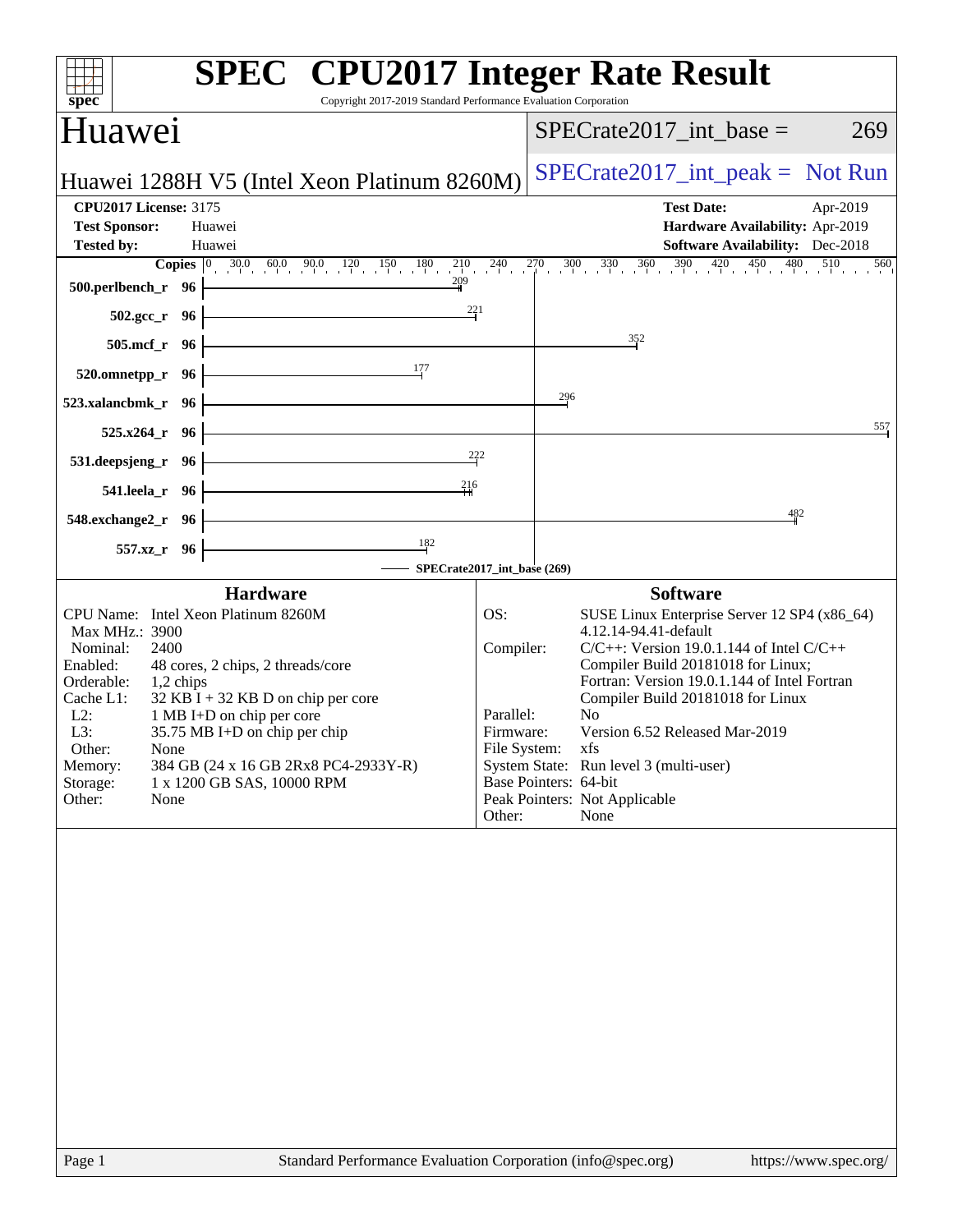| v.<br>t<br>ı |  |  |  |  |  |
|--------------|--|--|--|--|--|

# **[SPEC CPU2017 Integer Rate Result](http://www.spec.org/auto/cpu2017/Docs/result-fields.html#SPECCPU2017IntegerRateResult)**

Copyright 2017-2019 Standard Performance Evaluation Corporation

## Huawei

## SPECrate2017 int\_base =  $269$

## Huawei 1288H V5 (Intel Xeon Platinum 8260M) [SPECrate2017\\_int\\_peak =](http://www.spec.org/auto/cpu2017/Docs/result-fields.html#SPECrate2017intpeak) Not Run

**[CPU2017 License:](http://www.spec.org/auto/cpu2017/Docs/result-fields.html#CPU2017License)** 3175 **[Test Date:](http://www.spec.org/auto/cpu2017/Docs/result-fields.html#TestDate)** Apr-2019

**[Test Sponsor:](http://www.spec.org/auto/cpu2017/Docs/result-fields.html#TestSponsor)** Huawei **[Hardware Availability:](http://www.spec.org/auto/cpu2017/Docs/result-fields.html#HardwareAvailability)** Apr-2019 **[Tested by:](http://www.spec.org/auto/cpu2017/Docs/result-fields.html#Testedby)** Huawei **[Software Availability:](http://www.spec.org/auto/cpu2017/Docs/result-fields.html#SoftwareAvailability)** Dec-2018

## **[Results Table](http://www.spec.org/auto/cpu2017/Docs/result-fields.html#ResultsTable)**

|                             | <b>Base</b>   |                |                |                |       | <b>Peak</b>    |       |               |                |              |                |              |                |              |
|-----------------------------|---------------|----------------|----------------|----------------|-------|----------------|-------|---------------|----------------|--------------|----------------|--------------|----------------|--------------|
| <b>Benchmark</b>            | <b>Copies</b> | <b>Seconds</b> | Ratio          | <b>Seconds</b> | Ratio | <b>Seconds</b> | Ratio | <b>Copies</b> | <b>Seconds</b> | <b>Ratio</b> | <b>Seconds</b> | <b>Ratio</b> | <b>Seconds</b> | <b>Ratio</b> |
| 500.perlbench_r             | 96            | 728            | 210            | 736            | 208   | 732            | 209   |               |                |              |                |              |                |              |
| $502.\text{gcc}$ _r         | 96            | 616            | 221            | 615            | 221   | 613            | 222   |               |                |              |                |              |                |              |
| $505$ .mcf r                | 96            | 440            | 352            | 441            | 352   | 441            | 352   |               |                |              |                |              |                |              |
| 520.omnetpp_r               | 96            | 711            | 177            | 709            | 178   | <b>710</b>     | 177   |               |                |              |                |              |                |              |
| 523.xalancbmk r             | 96            | 343            | 296            | 343            | 296   | 343            | 296   |               |                |              |                |              |                |              |
| 525.x264 r                  | 96            | 302            | 557            | 302            | 557   | 302            | 556   |               |                |              |                |              |                |              |
| 531.deepsjeng_r             | 96            | 495            | 222            | 495            | 222   | 495            | 222   |               |                |              |                |              |                |              |
| 541.leela r                 | 96            | 729            | 218            | 749            | 212   | 735            | 216   |               |                |              |                |              |                |              |
| 548.exchange2 r             | 96            | 522            | 482            | 522            | 482   | 523            | 481   |               |                |              |                |              |                |              |
| $557.xz$ _r                 | 96            | 571            | 182            | 571            | 182   | 571            | 182   |               |                |              |                |              |                |              |
| $SPECrate2017$ int base =   |               |                | 269            |                |       |                |       |               |                |              |                |              |                |              |
| $SPECrate2017\_int\_peak =$ |               |                | <b>Not Run</b> |                |       |                |       |               |                |              |                |              |                |              |

Results appear in the [order in which they were run](http://www.spec.org/auto/cpu2017/Docs/result-fields.html#RunOrder). Bold underlined text [indicates a median measurement](http://www.spec.org/auto/cpu2017/Docs/result-fields.html#Median).

## **[Submit Notes](http://www.spec.org/auto/cpu2017/Docs/result-fields.html#SubmitNotes)**

 The numactl mechanism was used to bind copies to processors. The config file option 'submit' was used to generate numactl commands to bind each copy to a specific processor. For details, please see the config file.

## **[Operating System Notes](http://www.spec.org/auto/cpu2017/Docs/result-fields.html#OperatingSystemNotes)**

Stack size set to unlimited using "ulimit -s unlimited"

## **[General Notes](http://www.spec.org/auto/cpu2017/Docs/result-fields.html#GeneralNotes)**

Environment variables set by runcpu before the start of the run: LD\_LIBRARY\_PATH = "/spec2017/lib/ia32:/spec2017/lib/intel64:/spec2017/je5.0.1-32:/spec2017/je5.0.1-64" Binaries compiled on a system with 1x Intel Core i9-7900X CPU + 32GB RAM memory using Redhat Enterprise Linux 7.5 Transparent Huge Pages enabled by default Prior to runcpu invocation Filesystem page cache synced and cleared with: sync; echo 3> /proc/sys/vm/drop\_caches runcpu command invoked through numactl i.e.: numactl --interleave=all runcpu <etc> Yes: The test sponsor attests, as of date of publication, that CVE-2017-5754 (Meltdown) is mitigated in the system as tested and documented. Yes: The test sponsor attests, as of date of publication, that CVE-2017-5753 (Spectre variant 1) is mitigated in the system as tested and documented. Yes: The test sponsor attests, as of date of publication, that CVE-2017-5715 (Spectre variant 2)

**(Continued on next page)**

|  | Page 2 | Standard Performance Evaluation Corporation (info@spec.org) | https://www.spec.org/ |
|--|--------|-------------------------------------------------------------|-----------------------|
|--|--------|-------------------------------------------------------------|-----------------------|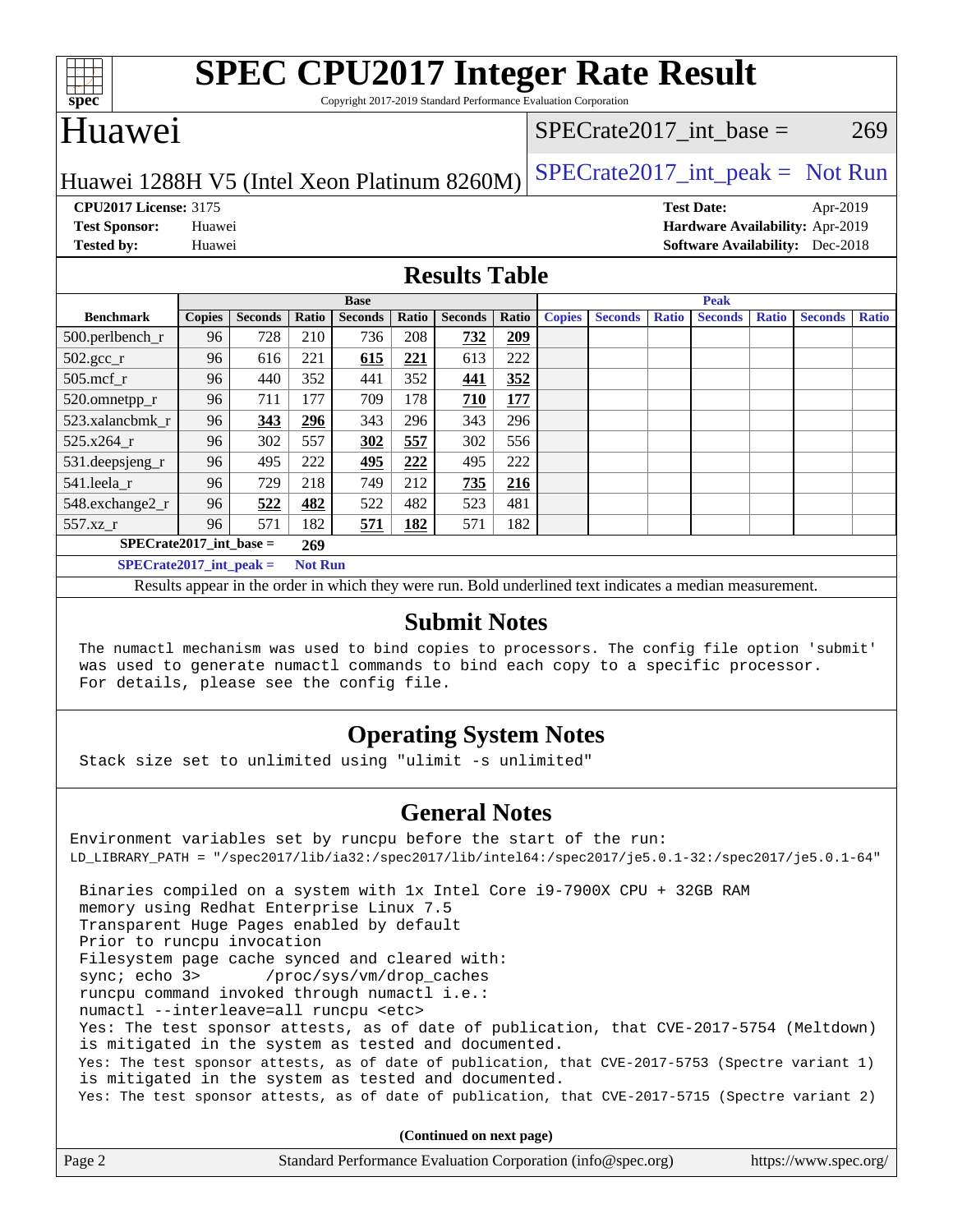| spec                                                                                                                                                                                                                                                                                                                                                                                                                                                                                                                                                                                                                                                                                                                                                                                                                                                                                                                | <b>SPEC CPU2017 Integer Rate Result</b><br>Copyright 2017-2019 Standard Performance Evaluation Corporation                                           |                                                                                                                                                                       |
|---------------------------------------------------------------------------------------------------------------------------------------------------------------------------------------------------------------------------------------------------------------------------------------------------------------------------------------------------------------------------------------------------------------------------------------------------------------------------------------------------------------------------------------------------------------------------------------------------------------------------------------------------------------------------------------------------------------------------------------------------------------------------------------------------------------------------------------------------------------------------------------------------------------------|------------------------------------------------------------------------------------------------------------------------------------------------------|-----------------------------------------------------------------------------------------------------------------------------------------------------------------------|
| Huawei                                                                                                                                                                                                                                                                                                                                                                                                                                                                                                                                                                                                                                                                                                                                                                                                                                                                                                              |                                                                                                                                                      | $SPECrate2017$ _int_base =<br>269                                                                                                                                     |
| Huawei 1288H V5 (Intel Xeon Platinum 8260M)                                                                                                                                                                                                                                                                                                                                                                                                                                                                                                                                                                                                                                                                                                                                                                                                                                                                         |                                                                                                                                                      | $SPECrate2017\_int\_peak = Not Run$                                                                                                                                   |
| <b>CPU2017 License: 3175</b><br><b>Test Sponsor:</b><br>Huawei<br><b>Tested by:</b><br>Huawei                                                                                                                                                                                                                                                                                                                                                                                                                                                                                                                                                                                                                                                                                                                                                                                                                       |                                                                                                                                                      | <b>Test Date:</b><br>Apr-2019<br>Hardware Availability: Apr-2019<br><b>Software Availability:</b> Dec-2018                                                            |
|                                                                                                                                                                                                                                                                                                                                                                                                                                                                                                                                                                                                                                                                                                                                                                                                                                                                                                                     | <b>General Notes (Continued)</b>                                                                                                                     |                                                                                                                                                                       |
| is mitigated in the system as tested and documented.                                                                                                                                                                                                                                                                                                                                                                                                                                                                                                                                                                                                                                                                                                                                                                                                                                                                |                                                                                                                                                      |                                                                                                                                                                       |
|                                                                                                                                                                                                                                                                                                                                                                                                                                                                                                                                                                                                                                                                                                                                                                                                                                                                                                                     | <b>Platform Notes</b>                                                                                                                                |                                                                                                                                                                       |
| BIOS configuration:<br>Power Policy Set to Performance<br>SNC Set to Enabled<br>IMC Interleaving Set to 1-way Interleave<br>XPT Prefetch Set to Enabled<br>Sysinfo program /spec2017/bin/sysinfo<br>Rev: r5974 of 2018-05-19 9bcde8f2999c33d61f64985e45859ea9<br>running on sles12sp4 Fri Apr 12 05:24:20 2019<br>SUT (System Under Test) info as seen by some common utilities.<br>For more information on this section, see<br>https://www.spec.org/cpu2017/Docs/config.html#sysinfo<br>From /proc/cpuinfo<br>model name : Intel(R) Xeon(R) Platinum 8260M CPU @ 2.40GHz<br>"physical id"s (chips)<br>2<br>96 "processors"<br>cores, siblings (Caution: counting these is hw and system dependent. The following<br>excerpts from /proc/cpuinfo might not be reliable. Use with caution.)<br>cpu cores $: 24$<br>siblings : 48<br>From lscpu:<br>Architecture:<br>$CPU$ op-mode( $s$ ):<br>Byte Order:<br>CPU(s): | x86_64<br>$32$ -bit, $64$ -bit<br>Little Endian<br>96                                                                                                | physical 0: cores 0 1 2 3 4 5 6 8 9 10 11 12 13 16 17 18 19 20 21 25 26 27 28 29<br>physical 1: cores 0 1 2 3 4 5 6 8 10 11 12 13 16 17 18 19 20 21 24 25 26 27 28 29 |
| On-line CPU(s) list:<br>Thread(s) per core:<br>Core(s) per socket:<br>Socket(s):<br>NUMA node(s):<br>Vendor ID:<br>CPU family:<br>Model:<br>Model name:<br>Stepping:<br>CPU MHz:<br>CPU max MHz:<br>CPU min MHz:                                                                                                                                                                                                                                                                                                                                                                                                                                                                                                                                                                                                                                                                                                    | $0 - 95$<br>2<br>24<br>2<br>4<br>GenuineIntel<br>6<br>85<br>Intel(R) Xeon(R) Platinum 8260M CPU @ 2.40GHz<br>6<br>2400.000<br>3900.0000<br>1000.0000 |                                                                                                                                                                       |
|                                                                                                                                                                                                                                                                                                                                                                                                                                                                                                                                                                                                                                                                                                                                                                                                                                                                                                                     | (Continued on next page)                                                                                                                             |                                                                                                                                                                       |
| Page 3                                                                                                                                                                                                                                                                                                                                                                                                                                                                                                                                                                                                                                                                                                                                                                                                                                                                                                              | Standard Performance Evaluation Corporation (info@spec.org)                                                                                          | https://www.spec.org/                                                                                                                                                 |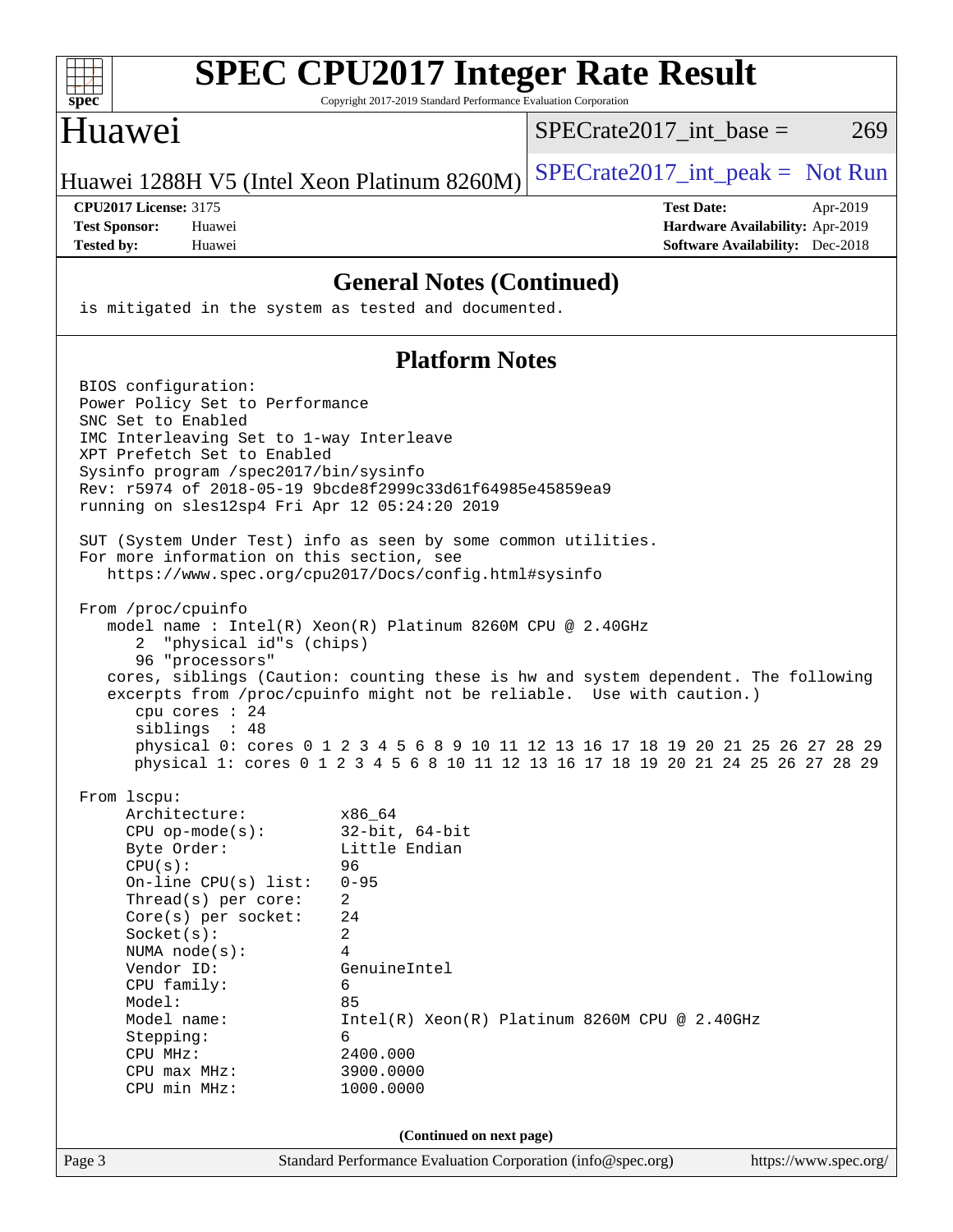

# **[SPEC CPU2017 Integer Rate Result](http://www.spec.org/auto/cpu2017/Docs/result-fields.html#SPECCPU2017IntegerRateResult)**

Copyright 2017-2019 Standard Performance Evaluation Corporation

Huawei

 $SPECTate2017\_int\_base = 269$ 

Huawei 1288H V5 (Intel Xeon Platinum 8260M) SPECrate  $2017$  int peak = Not Run

**[CPU2017 License:](http://www.spec.org/auto/cpu2017/Docs/result-fields.html#CPU2017License)** 3175 **[Test Date:](http://www.spec.org/auto/cpu2017/Docs/result-fields.html#TestDate)** Apr-2019 **[Test Sponsor:](http://www.spec.org/auto/cpu2017/Docs/result-fields.html#TestSponsor)** Huawei **[Hardware Availability:](http://www.spec.org/auto/cpu2017/Docs/result-fields.html#HardwareAvailability)** Apr-2019 **[Tested by:](http://www.spec.org/auto/cpu2017/Docs/result-fields.html#Testedby)** Huawei **[Software Availability:](http://www.spec.org/auto/cpu2017/Docs/result-fields.html#SoftwareAvailability)** Dec-2018

### **[Platform Notes \(Continued\)](http://www.spec.org/auto/cpu2017/Docs/result-fields.html#PlatformNotes)**

|                                                | (Continued on next page)                                                                                                                                                 |  |  |  |  |  |
|------------------------------------------------|--------------------------------------------------------------------------------------------------------------------------------------------------------------------------|--|--|--|--|--|
|                                                |                                                                                                                                                                          |  |  |  |  |  |
|                                                |                                                                                                                                                                          |  |  |  |  |  |
| 21<br>3:<br>21<br>11<br>10                     |                                                                                                                                                                          |  |  |  |  |  |
| 2:<br>21<br>21<br>10<br>11                     |                                                                                                                                                                          |  |  |  |  |  |
| 1:<br>21<br>11<br>10<br>21                     |                                                                                                                                                                          |  |  |  |  |  |
| $11\,$<br>0:<br>10<br>21<br>21                 |                                                                                                                                                                          |  |  |  |  |  |
| 0<br>1<br>2<br>3<br>node                       |                                                                                                                                                                          |  |  |  |  |  |
| node distances:                                |                                                                                                                                                                          |  |  |  |  |  |
| node 3 size: 96531 MB<br>node 3 free: 96215 MB |                                                                                                                                                                          |  |  |  |  |  |
|                                                | node 3 cpus: 28 29 30 33 34 35 39 40 41 45 46 47 76 77 78 81 82 83 87 88 89 93 94 95                                                                                     |  |  |  |  |  |
| node 2 free: 96173 MB                          |                                                                                                                                                                          |  |  |  |  |  |
| node 2 size: 96742 MB                          |                                                                                                                                                                          |  |  |  |  |  |
|                                                | node 2 cpus: 24 25 26 27 31 32 36 37 38 42 43 44 72 73 74 75 79 80 84 85 86 90 91 92                                                                                     |  |  |  |  |  |
| node 1 free: 96385 MB                          |                                                                                                                                                                          |  |  |  |  |  |
| node 1 size: 96713 MB                          |                                                                                                                                                                          |  |  |  |  |  |
|                                                | node 1 cpus: 4 5 6 10 11 12 16 17 18 21 22 23 52 53 54 58 59 60 64 65 66 69 70 71                                                                                        |  |  |  |  |  |
| node 0 free: 94750 MB                          |                                                                                                                                                                          |  |  |  |  |  |
| node 0 size: 95184 MB                          |                                                                                                                                                                          |  |  |  |  |  |
|                                                | node 0 cpus: 0 1 2 3 7 8 9 13 14 15 19 20 48 49 50 51 55 56 57 61 62 63 67 68                                                                                            |  |  |  |  |  |
| $available: 4 nodes (0-3)$                     |                                                                                                                                                                          |  |  |  |  |  |
| physical chip.                                 |                                                                                                                                                                          |  |  |  |  |  |
|                                                | From numactl --hardware WARNING: a numactl 'node' might or might not correspond to a                                                                                     |  |  |  |  |  |
| cache size : 36608 KB                          |                                                                                                                                                                          |  |  |  |  |  |
| /proc/cpuinfo cache data                       |                                                                                                                                                                          |  |  |  |  |  |
| avx512_vnni flush_l1d arch_capabilities        | cqm_llc cqm_occup_llc cqm_mbm_total cqm_mbm_local dtherm ida arat pln pts pku ospke                                                                                      |  |  |  |  |  |
|                                                | clflushopt clwb intel_pt avx512cd avx512bw avx512vl xsaveopt xsavec xgetbvl xsaves                                                                                       |  |  |  |  |  |
|                                                | hle avx2 smep bmi2 erms invpcid rtm cqm mpx rdt_a avx512f avx512dq rdseed adx smap                                                                                       |  |  |  |  |  |
|                                                | rdrand lahf_lm abm 3dnowprefetch cpuid_fault epb cat_13 cdp_13 invpcid_single ssbd<br>mba ibrs ibpb stibp tpr_shadow vnmi flexpriority ept vpid fsgsbase tsc_adjust bmil |  |  |  |  |  |
|                                                | pcid dca sse4_1 sse4_2 x2apic movbe popcnt tsc_deadline_timer aes xsave avx f16c                                                                                         |  |  |  |  |  |
|                                                | aperfmperf pni pclmulqdq dtes64 ds_cpl vmx smx est tm2 ssse3 sdbg fma cx16 xtpr pdcm                                                                                     |  |  |  |  |  |
|                                                | lm constant_tsc art arch_perfmon pebs bts rep_good nopl xtopology nonstop_tsc cpuid                                                                                      |  |  |  |  |  |
|                                                | pat pse36 clflush dts acpi mmx fxsr sse sse2 ss ht tm pbe syscall nx pdpelgb rdtscp                                                                                      |  |  |  |  |  |
| Flags:                                         | fpu vme de pse tsc msr pae mce cx8 apic sep mtrr pge mca cmov                                                                                                            |  |  |  |  |  |
| NUMA $node3$ $CPU(s)$ :                        | 28-30, 33-35, 39-41, 45-47, 76-78, 81-83, 87-89, 93-95                                                                                                                   |  |  |  |  |  |
| NUMA $node2$ $CPU(s)$ :                        | 24-27, 31, 32, 36-38, 42-44, 72-75, 79, 80, 84-86, 90-92                                                                                                                 |  |  |  |  |  |
| NUMA nodel $CPU(s):$                           | $4-6$ , 10-12, 16-18, 21-23, 52-54, 58-60, 64-66, 69-71                                                                                                                  |  |  |  |  |  |
| NUMA node0 CPU(s):                             | $0-3, 7-9, 13-15, 19, 20, 48-51, 55-57, 61-63, 67, 68$                                                                                                                   |  |  |  |  |  |
| L3 cache:                                      | 36608K                                                                                                                                                                   |  |  |  |  |  |
| $L2$ cache:                                    | 32K<br>1024K                                                                                                                                                             |  |  |  |  |  |
| L1d cache:<br>Lli cache:                       | 32K                                                                                                                                                                      |  |  |  |  |  |
|                                                |                                                                                                                                                                          |  |  |  |  |  |
|                                                |                                                                                                                                                                          |  |  |  |  |  |
| BogoMIPS:<br>Virtualization:                   | 4800.00<br>$VT - x$                                                                                                                                                      |  |  |  |  |  |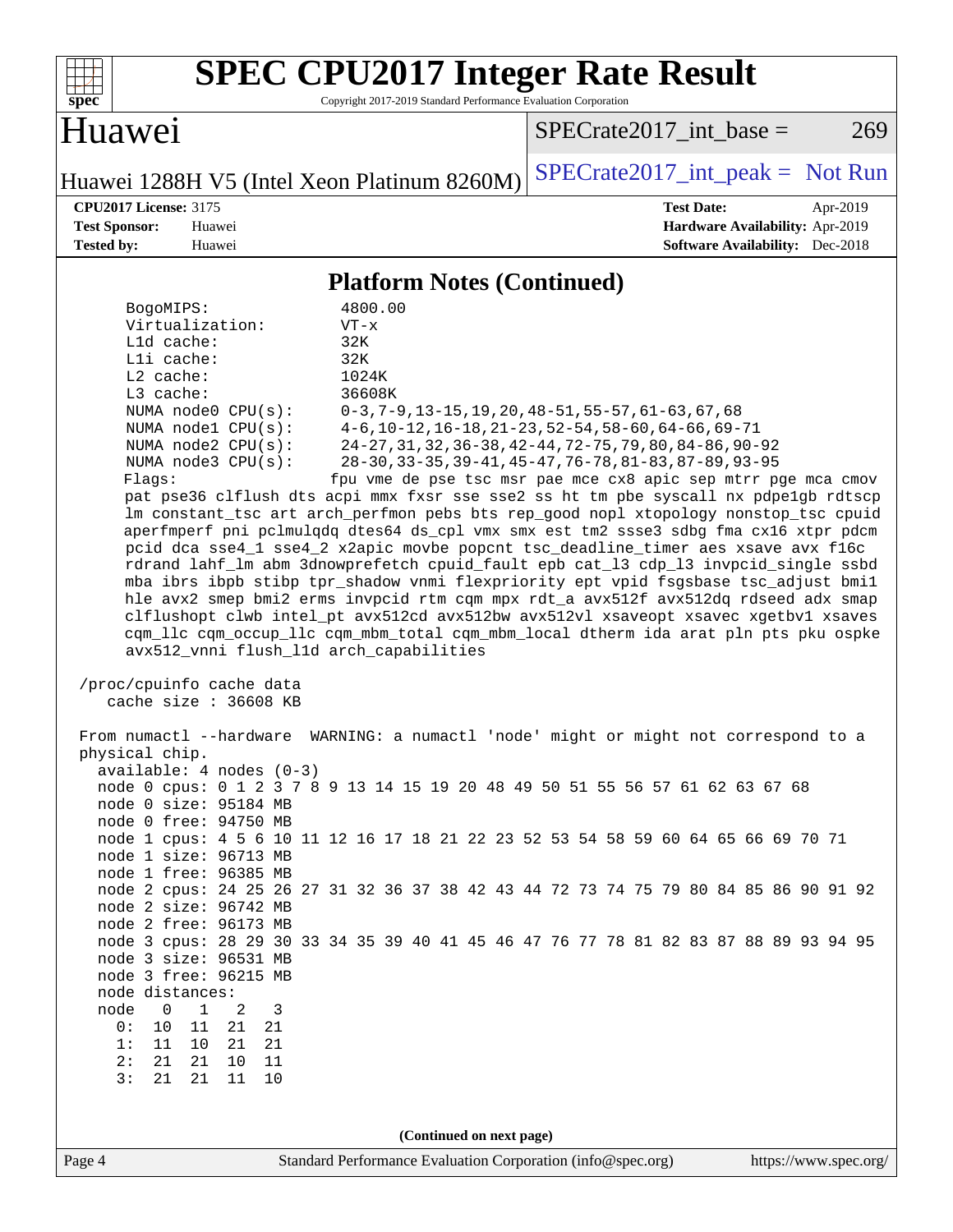| <b>SPEC CPU2017 Integer Rate Result</b><br>spec<br>Copyright 2017-2019 Standard Performance Evaluation Corporation                                                                                                                                                                                                                                                                                                                                                                                                                                                                                                                                                                                                                                                                                                                                                                                                                                                                                                                                                                                       |                                                                                                            |
|----------------------------------------------------------------------------------------------------------------------------------------------------------------------------------------------------------------------------------------------------------------------------------------------------------------------------------------------------------------------------------------------------------------------------------------------------------------------------------------------------------------------------------------------------------------------------------------------------------------------------------------------------------------------------------------------------------------------------------------------------------------------------------------------------------------------------------------------------------------------------------------------------------------------------------------------------------------------------------------------------------------------------------------------------------------------------------------------------------|------------------------------------------------------------------------------------------------------------|
| Huawei                                                                                                                                                                                                                                                                                                                                                                                                                                                                                                                                                                                                                                                                                                                                                                                                                                                                                                                                                                                                                                                                                                   | $SPECrate2017\_int\_base =$<br>269                                                                         |
| Huawei 1288H V5 (Intel Xeon Platinum 8260M)                                                                                                                                                                                                                                                                                                                                                                                                                                                                                                                                                                                                                                                                                                                                                                                                                                                                                                                                                                                                                                                              | $SPECrate2017\_int\_peak = Not Run$                                                                        |
| <b>CPU2017 License: 3175</b><br><b>Test Sponsor:</b><br>Huawei<br><b>Tested by:</b><br>Huawei                                                                                                                                                                                                                                                                                                                                                                                                                                                                                                                                                                                                                                                                                                                                                                                                                                                                                                                                                                                                            | <b>Test Date:</b><br>Apr-2019<br>Hardware Availability: Apr-2019<br><b>Software Availability:</b> Dec-2018 |
| <b>Platform Notes (Continued)</b>                                                                                                                                                                                                                                                                                                                                                                                                                                                                                                                                                                                                                                                                                                                                                                                                                                                                                                                                                                                                                                                                        |                                                                                                            |
| From /proc/meminfo<br>MemTotal:<br>394416876 kB<br>HugePages_Total:<br>0<br>Hugepagesize:<br>2048 kB<br>From /etc/*release* /etc/*version*<br>SuSE-release:<br>SUSE Linux Enterprise Server 12 (x86_64)<br>$VERSION = 12$<br>$PATCHLEVEL = 4$<br># This file is deprecated and will be removed in a future service pack or release.<br># Please check /etc/os-release for details about this release.<br>os-release:<br>NAME="SLES"<br>VERSION="12-SP4"<br>VERSION_ID="12.4"<br>PRETTY_NAME="SUSE Linux Enterprise Server 12 SP4"<br>ID="sles"<br>$ANSI\_COLOR = "0;32"$<br>$CPE\_NAME = "cpe://o:suse: sles:12:sp4"$<br>uname $-a$ :<br>Linux sles12sp4 4.12.14-94.41-default #1 SMP Wed Oct 31 12:25:04 UTC 2018 (3090901)<br>x86_64 x86_64 x86_64 GNU/Linux<br>Kernel self-reported vulnerability status:<br>CVE-2017-5754 (Meltdown): Not affected<br>CVE-2017-5753 (Spectre variant 1): Mitigation: __user pointer sanitization<br>CVE-2017-5715 (Spectre variant 2): Mitigation: Indirect Branch Restricted Speculation,<br>IBPB, IBRS_FW<br>run-level 3 Apr 12 05:22<br>SPEC is set to: /spec2017 |                                                                                                            |
| Filesystem Type Size Used Avail Use% Mounted on<br>/dev/sda3 xfs 700G 15G 686G<br>$3\frac{6}{9}$ /                                                                                                                                                                                                                                                                                                                                                                                                                                                                                                                                                                                                                                                                                                                                                                                                                                                                                                                                                                                                       |                                                                                                            |
| Additional information from dmidecode follows. WARNING: Use caution when you interpret<br>this section. The 'dmidecode' program reads system data which is "intended to allow<br>hardware to be accurately determined", but the intent may not be met, as there are<br>frequent changes to hardware, firmware, and the "DMTF SMBIOS" standard.<br>BIOS INSYDE Corp. 6.52 03/16/2019<br>Memory:<br>24x Samsung M393A2K43CB2-CVF 16 GB 2 rank 2933                                                                                                                                                                                                                                                                                                                                                                                                                                                                                                                                                                                                                                                         |                                                                                                            |
| (End of data from sysinfo program)                                                                                                                                                                                                                                                                                                                                                                                                                                                                                                                                                                                                                                                                                                                                                                                                                                                                                                                                                                                                                                                                       |                                                                                                            |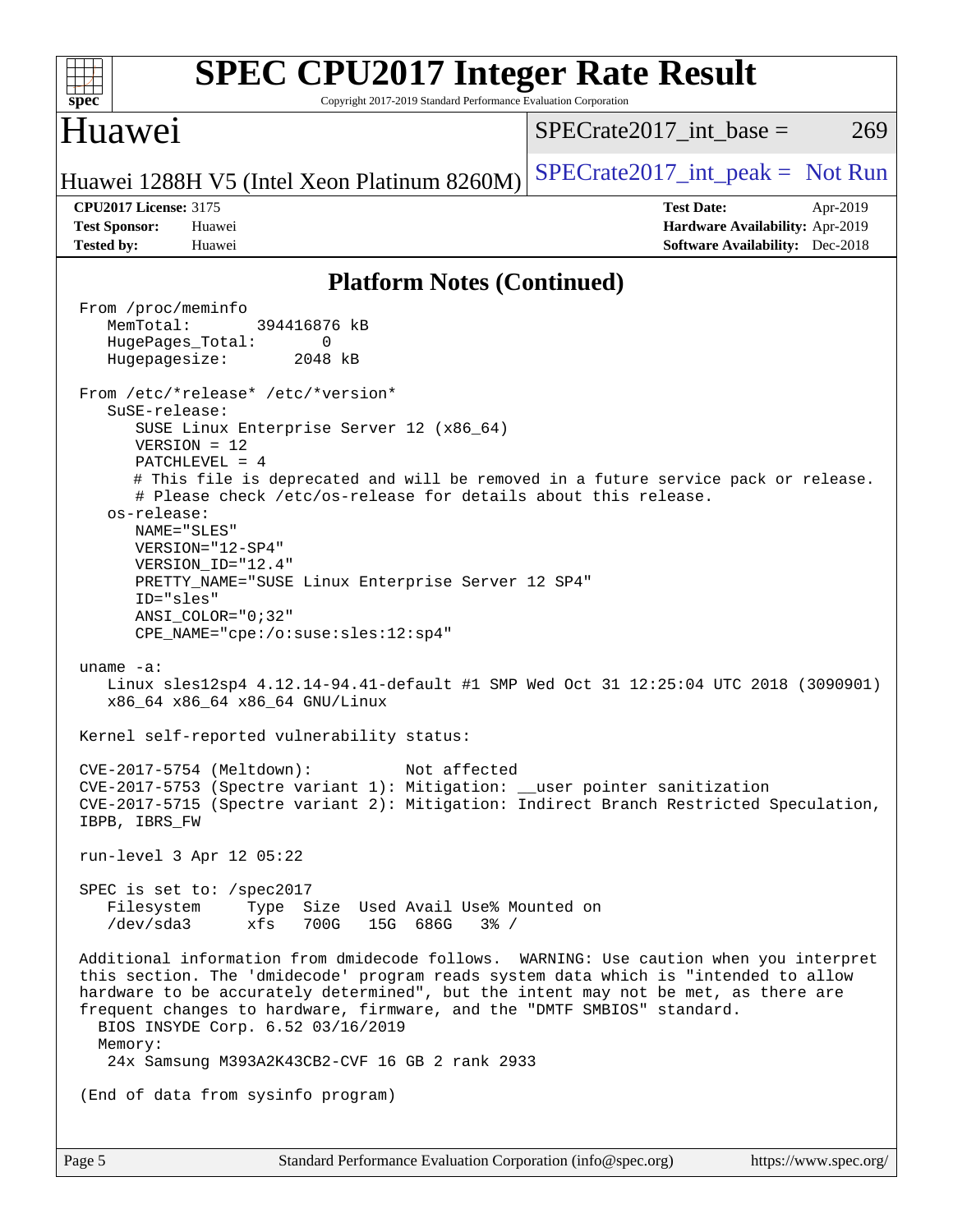| <b>SPEC CPU2017 Integer Rate Result</b><br>Copyright 2017-2019 Standard Performance Evaluation Corporation<br>spec <sup>®</sup>                                                          |                                                                                                     |
|------------------------------------------------------------------------------------------------------------------------------------------------------------------------------------------|-----------------------------------------------------------------------------------------------------|
| Huawei                                                                                                                                                                                   | 269<br>SPECrate2017 int base $=$                                                                    |
| Huawei 1288H V5 (Intel Xeon Platinum 8260M)                                                                                                                                              | $SPECrate2017\_int\_peak = Not Run$                                                                 |
| <b>CPU2017 License: 3175</b><br><b>Test Sponsor:</b><br>Huawei<br><b>Tested by:</b><br>Huawei                                                                                            | <b>Test Date:</b><br>Apr-2019<br>Hardware Availability: Apr-2019<br>Software Availability: Dec-2018 |
| <b>Compiler Version Notes</b>                                                                                                                                                            |                                                                                                     |
| 500.perlbench_r(base) 502.gcc_r(base) 505.mcf_r(base) 525.x264_r(base)<br>CC.<br>$557.xx$ $r(base)$                                                                                      |                                                                                                     |
| Intel(R) C Intel(R) 64 Compiler for applications running on Intel(R) 64,<br>Version 19.0.1.144 Build 20181018<br>Copyright (C) 1985-2018 Intel Corporation. All rights reserved.         |                                                                                                     |
| CXXC 520.omnetpp_r(base) 523.xalancbmk_r(base) 531.deepsjeng_r(base)<br>$541.$ leela $r(base)$                                                                                           |                                                                                                     |
| Intel(R) $C++$ Intel(R) 64 Compiler for applications running on Intel(R) 64,<br>Version 19.0.1.144 Build 20181018<br>Copyright (C) 1985-2018 Intel Corporation. All rights reserved.     |                                                                                                     |
| $548$ . exchange $2r$ (base)<br>FC                                                                                                                                                       |                                                                                                     |
| $Intel(R)$ Fortran Intel(R) 64 Compiler for applications running on Intel(R)<br>64, Version 19.0.1.144 Build 20181018<br>Copyright (C) 1985-2018 Intel Corporation. All rights reserved. |                                                                                                     |
|                                                                                                                                                                                          |                                                                                                     |

## **[Base Compiler Invocation](http://www.spec.org/auto/cpu2017/Docs/result-fields.html#BaseCompilerInvocation)**

[C benchmarks](http://www.spec.org/auto/cpu2017/Docs/result-fields.html#Cbenchmarks): [icc -m64 -std=c11](http://www.spec.org/cpu2017/results/res2019q2/cpu2017-20190428-12575.flags.html#user_CCbase_intel_icc_64bit_c11_33ee0cdaae7deeeab2a9725423ba97205ce30f63b9926c2519791662299b76a0318f32ddfffdc46587804de3178b4f9328c46fa7c2b0cd779d7a61945c91cd35)

[C++ benchmarks:](http://www.spec.org/auto/cpu2017/Docs/result-fields.html#CXXbenchmarks) [icpc -m64](http://www.spec.org/cpu2017/results/res2019q2/cpu2017-20190428-12575.flags.html#user_CXXbase_intel_icpc_64bit_4ecb2543ae3f1412ef961e0650ca070fec7b7afdcd6ed48761b84423119d1bf6bdf5cad15b44d48e7256388bc77273b966e5eb805aefd121eb22e9299b2ec9d9)

[Fortran benchmarks](http://www.spec.org/auto/cpu2017/Docs/result-fields.html#Fortranbenchmarks): [ifort -m64](http://www.spec.org/cpu2017/results/res2019q2/cpu2017-20190428-12575.flags.html#user_FCbase_intel_ifort_64bit_24f2bb282fbaeffd6157abe4f878425411749daecae9a33200eee2bee2fe76f3b89351d69a8130dd5949958ce389cf37ff59a95e7a40d588e8d3a57e0c3fd751)

## **[Base Portability Flags](http://www.spec.org/auto/cpu2017/Docs/result-fields.html#BasePortabilityFlags)**

 500.perlbench\_r: [-DSPEC\\_LP64](http://www.spec.org/cpu2017/results/res2019q2/cpu2017-20190428-12575.flags.html#b500.perlbench_r_basePORTABILITY_DSPEC_LP64) [-DSPEC\\_LINUX\\_X64](http://www.spec.org/cpu2017/results/res2019q2/cpu2017-20190428-12575.flags.html#b500.perlbench_r_baseCPORTABILITY_DSPEC_LINUX_X64) 502.gcc\_r: [-DSPEC\\_LP64](http://www.spec.org/cpu2017/results/res2019q2/cpu2017-20190428-12575.flags.html#suite_basePORTABILITY502_gcc_r_DSPEC_LP64) 505.mcf\_r: [-DSPEC\\_LP64](http://www.spec.org/cpu2017/results/res2019q2/cpu2017-20190428-12575.flags.html#suite_basePORTABILITY505_mcf_r_DSPEC_LP64) 520.omnetpp\_r: [-DSPEC\\_LP64](http://www.spec.org/cpu2017/results/res2019q2/cpu2017-20190428-12575.flags.html#suite_basePORTABILITY520_omnetpp_r_DSPEC_LP64)

**(Continued on next page)**

Page 6 Standard Performance Evaluation Corporation [\(info@spec.org\)](mailto:info@spec.org) <https://www.spec.org/>